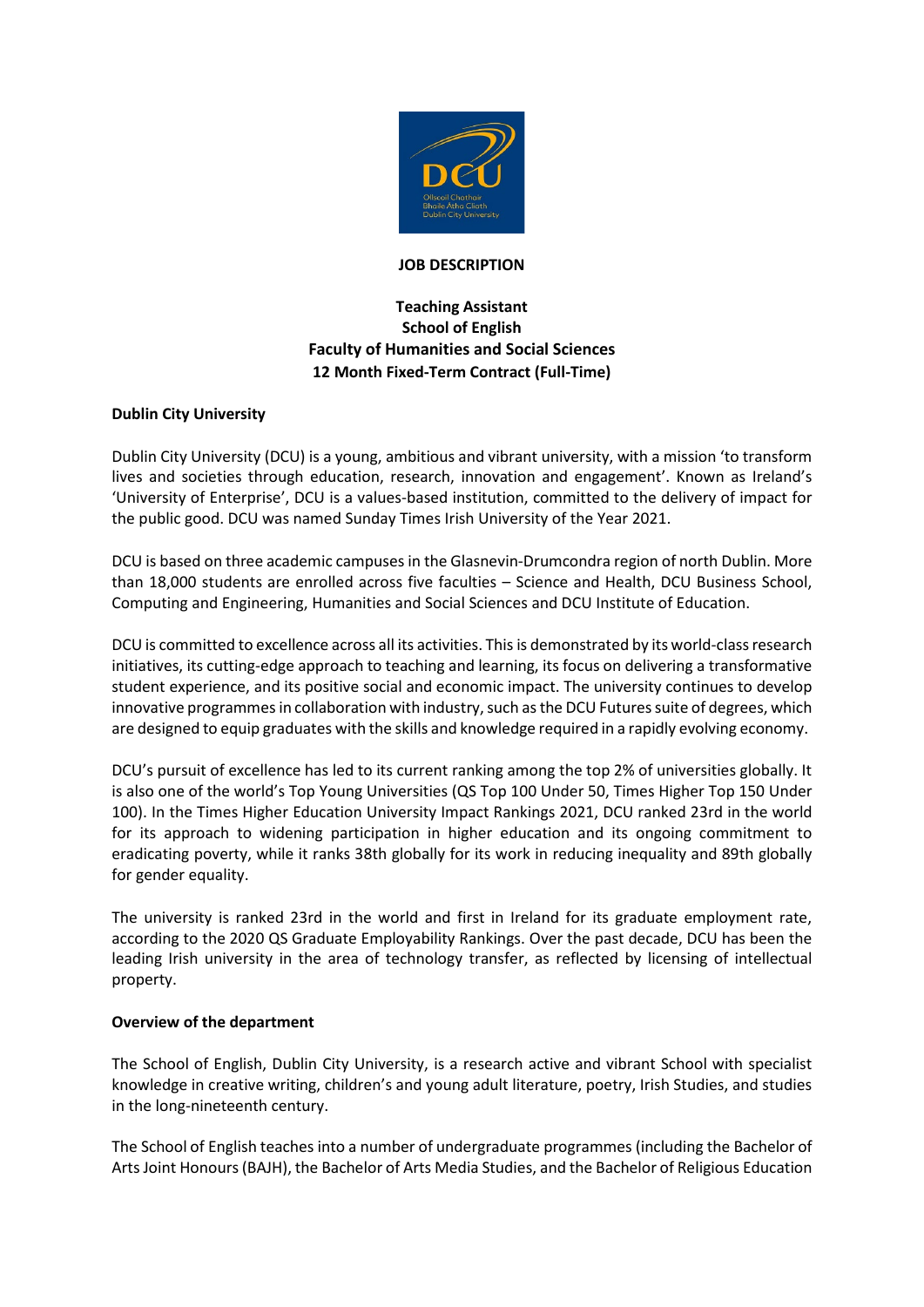programmes), two taught postgraduate programmes – Creative Writing (MACW), and Children's and Young Adult Literature (MAHCL) – and a PhD programme. The School is also home to the Centre for Research in Children's and Young Adult Literature and the Irish Centre for Poetry Studies. The School of English is committed to high-quality research and publications and supports its staff in such work.

### **Role Profile**

Teaching Assistants are essential members of the University's academic community. The School of English is now seeking to recruit a Teaching Assistant who will be assigned, in particular, to the MACW programme, but who will also contribute to the BAJH and MAHCL programmes, as and when required. The successful individual will have experience of supervising minor undergraduate and postgraduate research essays and dissertations, particularly in creative writing (playwriting).

The Teaching Assistant will work under the direction of the faculty members who have overall responsibility for the programmes and will report to the Head of School or a nominated faculty member. The purpose of the role is to provide assistance in the preparation, assessment and delivery of teaching and learning within the programmes. This post offers an attractive opportunity for personal development while working within an innovative and supportive environment.

### **Duties and Responsibilities**

Duties and responsibilities attaching to the post include, but are not limited to the following:

## **Teaching Support**

- Contributing to the delivery of the School's teaching, particularly on the following modules: EL105/EL110 (Modern European and American Drama); EL301 (Research Seminar Option); EL324 (Advanced Creative Writing); EL3240 (Advanced Creative Writing); EL532 (Drama Seminar); EL533 (Reading like a Writer: Craft and Creativity); and, EL535 (Dissertation Module).
- Preparing materials for and delivery of lectures, tutorials, seminars, research seminars, discussion groups, skills workshops, etc.
- Supervision of in-class tests/assignments;
- Assisting in the organisation and marking of assessments (assignments/presentations/exams etc.) under the supervision of a faculty member who has first and final remit for marking
- Assisting the module coordinators with the provision of feedback on assignments to students;
- Assist with any additional administrative activities associated with teaching, assessment and supervision, as required by the School/programmes

### **Student Support**

• Dealing with student queries concerning module material – by meeting, email or online, and/or under the supervision of a faculty member

### **External Engagement**

- Assisting with student recruitment and Faculty promotional activities, such as Open Day and other similar events
- Assisting with the orientation the orientation of first-year students